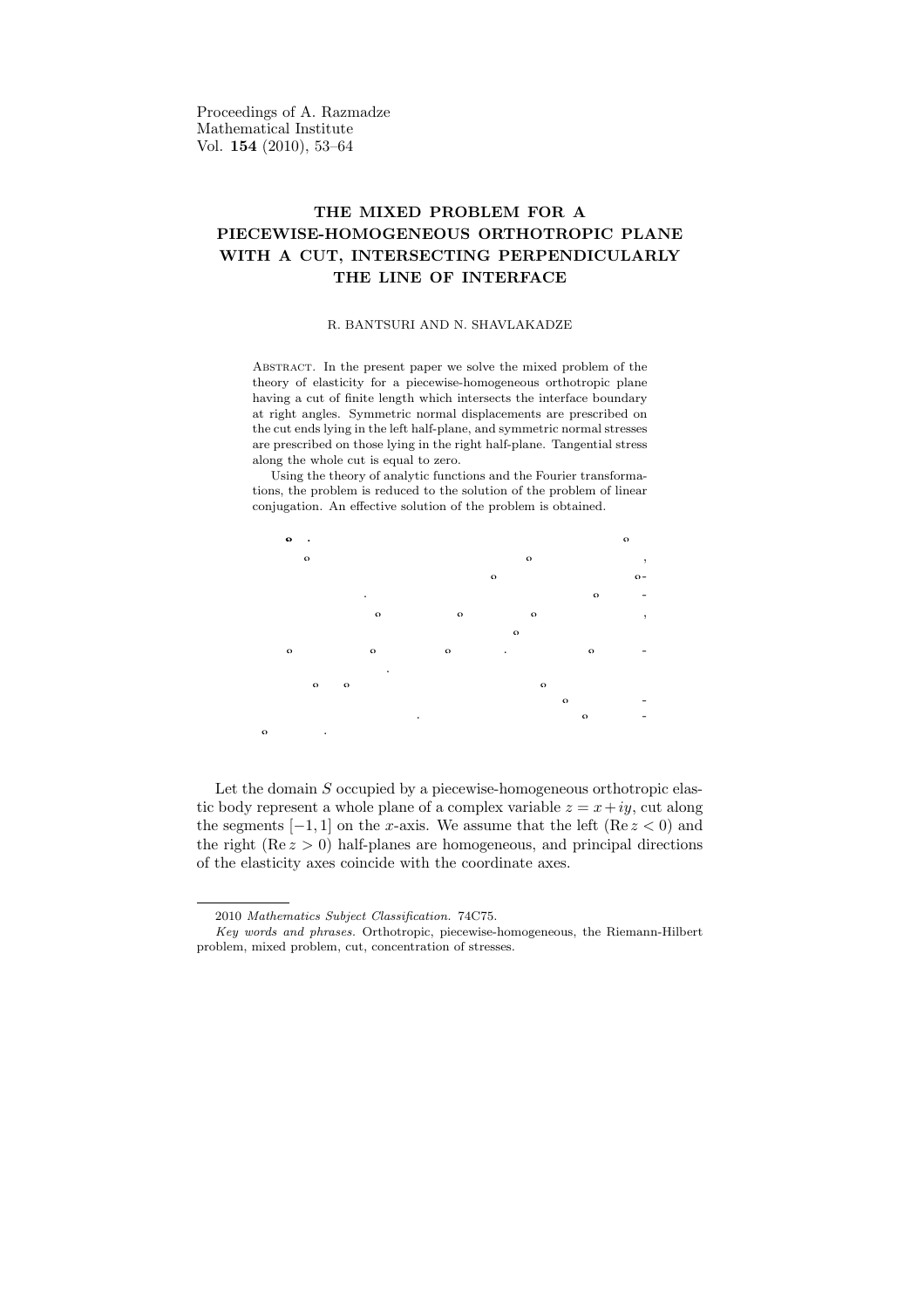By  $S_1$  and  $S_2$  we denote, respectively, the right and the left part of the domain S. The stress and displacement components, as well as elastic constants and another variables and functions referring to  $S_k$ , will be denoted by the index  $k$   $(k = 1, 2)$ .

Let to the cut ends  $0 \leq x < 1$  be applied symmetric normal stresses

$$
(\sigma_y^{(1)})^+ = (\sigma_y^{(1)})^- = p_1(x), \quad (\tau_{xy}^{(1)})^+ = (\tau_{xy}^{(1)})^- = 0
$$

and on the cut ends  $-1 \leq x < 0$  be given symmetric normal displacements

$$
v_1^+ = -v_2^- = g_2(x)
$$
,  $(\tau_{xy}^{(1)})^+ = \tau_{xy}^{(1)} = 0$ .

 $p_1(t)$  and  $g'_2(t)$  are the given on  $\ell_1$  and  $\ell_2$  functions of the class H (Hölder class), where  $\ell_1$  and  $\ell_2$  are the segments  $0 \le x \le 1$  and  $-1 \le x \le 0$ . The signs  $(+)$  and  $(-)$  denote boundary values of functions on the upper and lower cut ends,

$$
v_1(0) = v_2(0) = h, \quad v_1(1) = v_2(-1) = 0. \tag{1}
$$

According to [1], stresses and displacements are represented in terms of two holomorphic functions  $\Phi_k(z_k)$  and  $\Psi_k(\zeta_k)$  as follows:

$$
\sigma_x^{(k)} = -2 \operatorname{Re} \left[ \beta_k^2 \Phi_k(z_k) + \gamma_k^2 \Psi_k(\zeta_k) \right];
$$
\n
$$
\sigma_y^{(k)} = 2 \operatorname{Re} \left[ \Phi_k(z_k) + \Psi_k(\zeta_k) \right];
$$
\n
$$
\tau_{xy}^{(k)} = 2 \operatorname{Im} \left[ \beta_k \Phi_k(z_k) + \gamma_k \Psi_k(\zeta_k) \right];
$$
\n(2)

$$
u_k = 2 \operatorname{Re} \left[ p_k \varphi_k(z_k) + r_k \psi_k(\zeta_k) \right];
$$
  
\n
$$
v_k = -2 \operatorname{Im} \left[ \beta_k r_k \varphi(z_k) + \gamma_k p_k \psi_k(\zeta_k) \right];
$$
\n(3)

$$
\Phi_k(z_k) = \frac{d\varphi_k(z_k)}{dz_k}, \quad \Psi_k(\zeta_k) = \frac{d\psi_k(\zeta_k)}{d\zeta_k}
$$
\n(4)

 $z_k = x + \beta_k y$ ,  $\zeta_k = x + i\gamma_k y$ ,  $(x, y) \in S_k$ ,  $\pm \beta_k$  and  $\pm \gamma_k$  are the roots of the equation

$$
\mu^{4} + (E_{k}/G_{k} - 2\nu_{k})\mu^{2} + E_{k}/E_{k}^{*} = 0, \quad \beta_{k} > \gamma_{k},
$$

$$
r_{k} = \frac{(\gamma_{k}^{2} + \nu_{k})}{E_{k}} \quad p_{k} = -\frac{(\beta_{k}^{2} + \nu_{k})}{E_{k}},
$$

 $E_k, E_k^*$  are the Young module respectively for tension and pressure in the x and y direction,  $G_k$  is shear modulus, and  $\nu_k$  is the Poisson coefficient.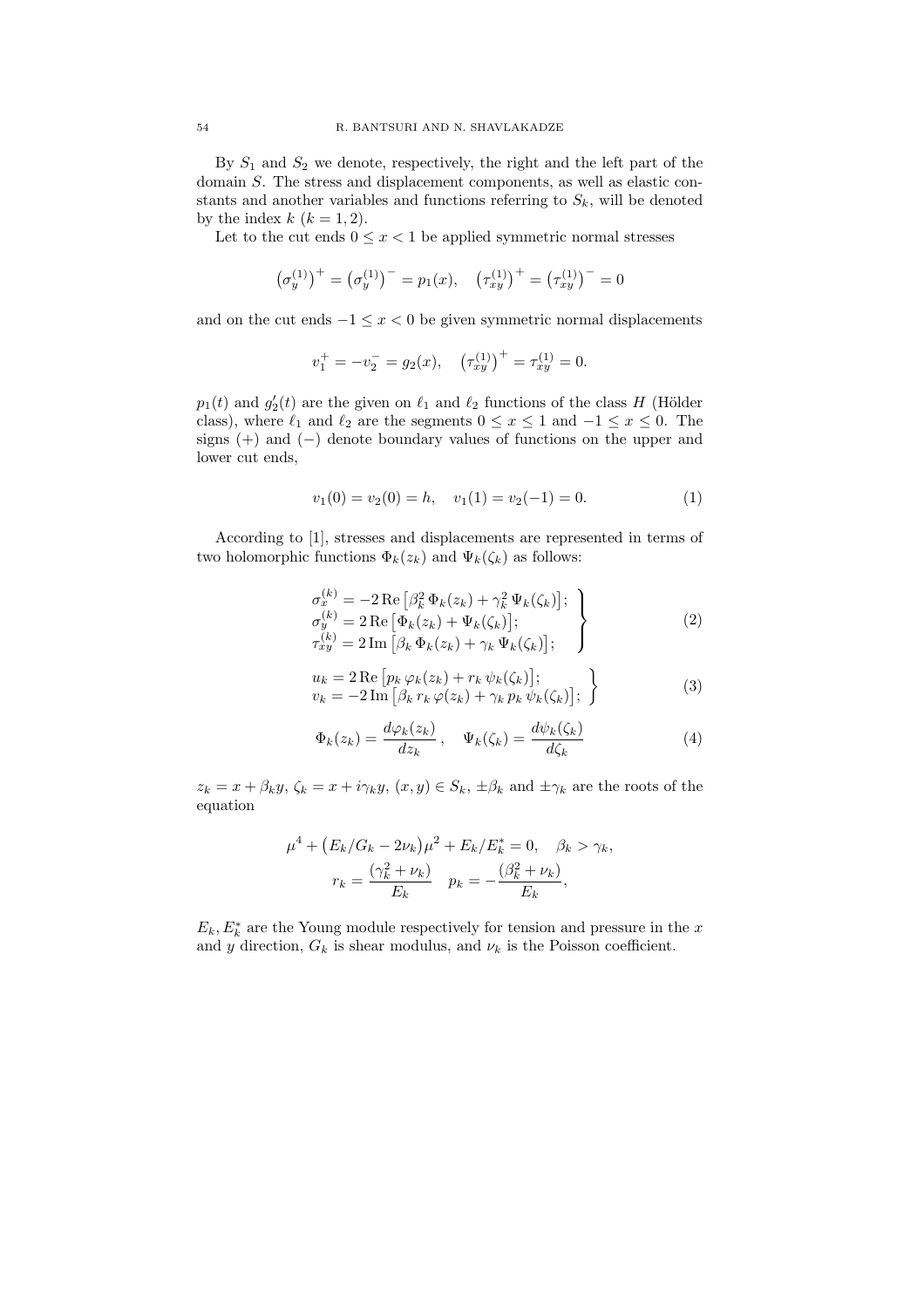Owing to the condition of symmetry with respect to the  $x$ -axis, the boundary conditions of the problem can be written in the form

$$
\left(\sigma_{y}^{(1)}\right)^{+} + \left(\sigma_{y}^{(1)}\right)^{-} = 2p_{1}(x), \quad \left(\tau_{xy}^{(k)}\right)^{\pm} = 0, \quad k = 1, 2,
$$
\n
$$
\frac{\partial v_{k}^{+}(x,0)}{\partial x} - \frac{\partial v_{k}^{-}(x,0)}{\partial x} = 2\frac{\partial v_{k}^{+}(x,0)}{\partial x}, \quad k = 1, 2,
$$
\n(5)

$$
\left(\sigma_y^{(k)}\right)^+ - \left(\sigma_y^{(k)}\right)^- = 0, \quad \frac{\partial u_k^+(x,0)}{\partial x} - \frac{\partial u_k^-(x,0)}{\partial x} = 0. \tag{6}
$$

Using the conditions  $(5)$  and  $(6)$  and the equalities  $(2)$ ,  $(3)$  and  $(4)$ , we obtain the following relations:

$$
\Phi_k^+(x) - \Phi_k^-(x) = i \frac{f_k(x)}{\beta_k (p_k - r_k)}, \quad x \in \ell_k, \quad k = 1, 2,
$$
 (7)

$$
\Psi_k^+(x) - \Psi_k^-(x) = i \frac{f_k(x)}{\gamma_k(r_k - p_k)}, \quad x \in \ell_k, \quad k = 1, 2,
$$
\n(8)

Re 
$$
[\Phi_1^+(x) + \Phi_1^-(x) + \Psi_1^+(x) + \Psi_1^-(x)] = p_1(x), \quad x \in (0,1),
$$
 (9)

where  $f_k(x) = \frac{\partial v_k^+(x,0)}{\partial x}$ ,  $k = 1,2$ ;  $f_1(x)$  are the unknown and  $f_2(x) = g'_2(x)$ are the given functions.

A general solution of the problem is given in the form

$$
\Phi_k(z_k) = W_k(z_k) + \frac{W_k^0(z_k)}{\beta_k},
$$
\n
$$
\Psi_k(\zeta_k) = \Omega_k(\zeta_k) - \frac{\Omega_k^0(\zeta_k)}{\gamma_k},
$$
\n
$$
k = 1, 2,
$$
\n(10)

where  $W_1(z_1), \Omega_1(\zeta_1), W_2(z_2), \Omega_2(\zeta_2)$  are the functions, analytic respectively in the half-planes  $\text{Re } z_1 > 0$ ,  $\text{Re } z_2 < 0$ ,  $\text{Re } \zeta_1 > 0$ ,  $\text{Re } \zeta_2 < 0$ ,

$$
W_k^0(z_k) = \frac{1}{2\pi (p_k - r_k)} \int_{\ell_k} \frac{f_k(t) dt}{t - z_k},
$$
  

$$
\Omega_k^0(\zeta_k) = \frac{1}{2\pi (p_k - r_k)} \int_{\ell_k} \frac{f_k(t) dt}{t - \zeta_k}.
$$
 (11)

On the line of interface  $x = 0$ , the conditions of equilibrium and continuity are of the form

$$
\frac{\sigma_x^{(1)} = \sigma_x^{(2)}, \quad \tau_{xy}^{(1)} = \tau_{xy}^{(2)}, \n\frac{\partial u_1(0, y)}{\partial y} = \frac{\partial u_2(0, y)}{\partial y}, \quad \frac{\partial v_1(0, y)}{\partial y} = \frac{\partial v_2(0, y)}{\partial y}.
$$
\n(12)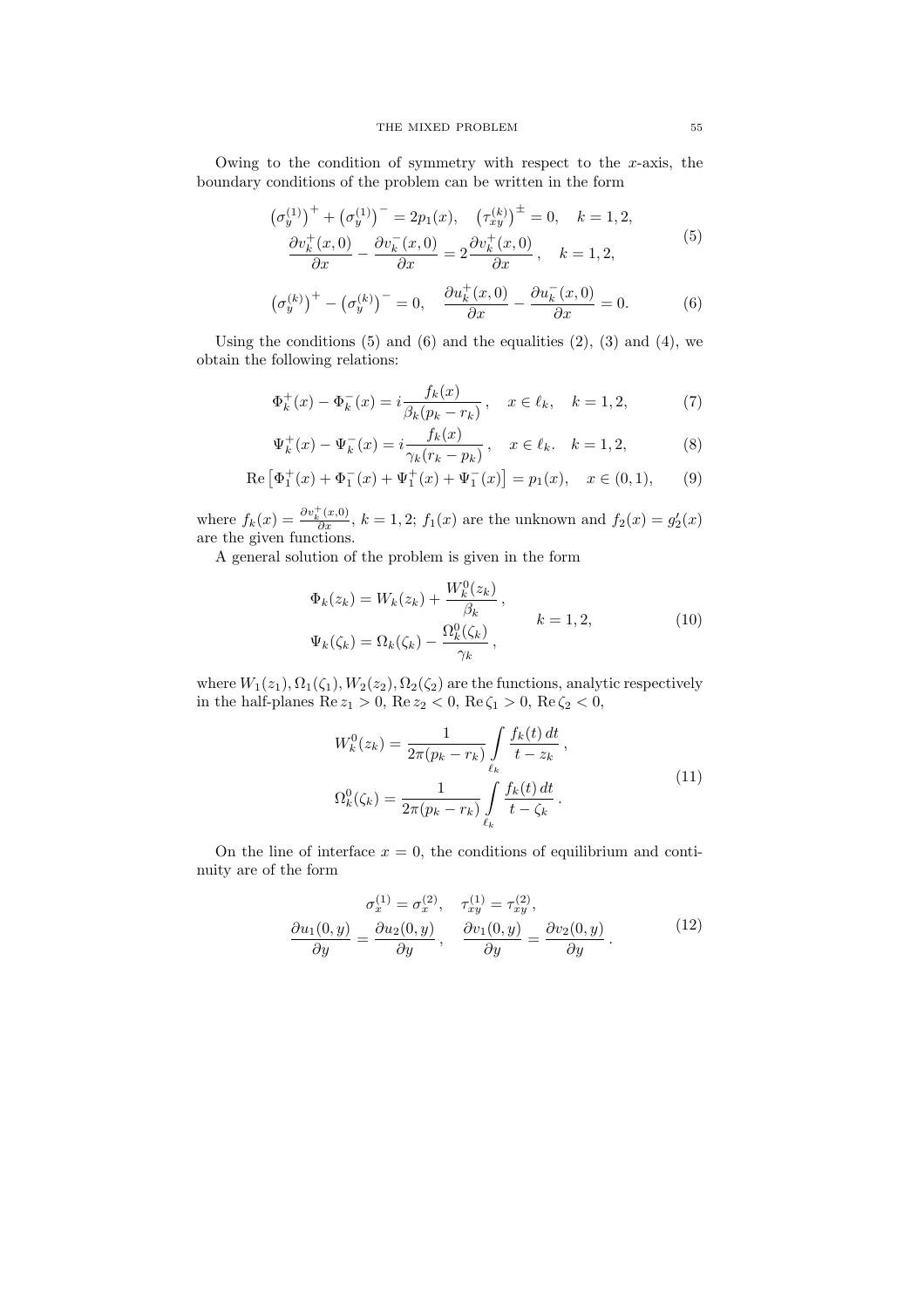On the basis of formulas  $(2)$ ,  $(3)$  and  $(4)$ , the conditions  $(12)$  can be rewritten as

Re 
$$
\left[\beta_1^2 \Phi_1(t_1) + \gamma_1^2 \Psi_1(\sigma_1)\right]
$$
 = Re  $\left[\beta_2^2 \Phi_2(t_2) + \gamma_2^2 \Psi_2(\sigma_2)\right]$ ,  
\nIm  $\left[\beta_1 \Phi_1(t_1) + \gamma_1 \Psi_1(\sigma_1)\right]$  = Im  $\left[\beta_2 \Phi_2(t_2) + \gamma_2 \Psi_2(\sigma_2)\right]$ ,  
\nIm  $\left[\beta_1 p_1 \Phi_1(t_1) + \gamma_1 r_1 \Psi_1(\sigma_1)\right]$  = Im  $\left[\beta_2 p_2 \Phi_2(t_2) + \gamma_2 r_2 \Psi_2(\sigma_2)\right]$ ,  
\nRe  $\left[\beta_1^2 r_1 \Phi_1(t_1) + \gamma_1^2 p_1 \Psi_1(\sigma_1)\right]$  = Re  $\left[\beta_2^2 r_2 \Phi_2(t_2) + \gamma_2^2 p_2 \Psi_2(\sigma_2)\right]$ , (13)

 $t_k = i \beta_k \, y, \, \sigma_k = i \gamma_k \, y, \, k = 1,2.$ 

If now we substitute the boundary values of formulas (10) and (11) into equalities (13), multiply the obtained expressions by  $\frac{1}{2\pi i} \frac{dt}{t-z}$ , integrate along the imaginary axis and use the fact that if  $\Phi(z)$  is holomorphic in the halfplane Re  $z > 0$  (Re  $z < 0$ ), then  $\overline{\Phi(iy)}$  is the boundary value of the function  $\overline{\Phi(-\overline{z})}$ , holomorphic in the half-plane Re  $z < 0$  (Re  $z > 0$ ), by means of the Cauchy theorems and formulas we will get the system

$$
\beta_1^2 W_1(\beta_1 z) + \gamma_1^2 \Omega_1(\gamma_1 z) - \beta_2^2 \overline{W_2(-\beta_2 z)} - \gamma_2^2 \overline{\Omega_2(-\gamma_2 z)} =
$$
\n
$$
= -\beta_1 \overline{W_1^0(-\beta_1 z)} + \gamma_1 \overline{\Omega_1^0(-\gamma_1 z)} + \beta_2 W_2^0(\beta_2 z) - \gamma_2 \Omega_2^0(\gamma_2 z),
$$
\n
$$
\beta_1 W_1(\beta_1 z) + \gamma_1 \Omega_1(\gamma_1 z) + \beta_2 \overline{W_2(-\beta_2 z)} + \gamma_2 \overline{\Omega_2(-\gamma_2 z)} =
$$
\n
$$
= -\overline{W_1^0(-\beta_1 z)} - \overline{\Omega_1^0(-\gamma_1 z)} + W_2^0(\beta_2 z) - \Omega_2^0(\gamma_2 z),
$$
\n
$$
p_1 \beta_1 W_1(\beta_1 z) + r_1 \gamma_1 \Omega_1(\gamma_1 z) + p_2 \beta_2 \overline{W_2(-\beta_2 z)} + r_2 \gamma_2 \overline{\Omega_2(-\gamma_2 z)} =
$$
\n
$$
= p_1 \overline{W_1^0(-\beta_1 z)} - r_1 \overline{\Omega_1^0(-\gamma_1 z)} + p_2 W_2^0(\beta_2 z) - r_2 \Omega_2^0(\gamma_2 z),
$$
\n
$$
\beta_1^2 r_1 W_1(\beta_1 z) + p_1 \gamma_1^2 \Omega_1(\gamma_1 z) - \beta_2^2 r_2 \overline{W_2(-\beta_2 z)} - p_2 \gamma_2^2 \overline{\Omega_2(-\gamma_2 z)} =
$$
\n
$$
= \beta_1 r_1 \overline{W_1^0(-\beta_1 z)} + \gamma_1 p_1 \overline{\Omega_1^0(-\gamma_1 z)} + r_2 \beta_2 W_2^0(\beta_2 z) - p_2 \gamma_2 \Omega_2^0(\gamma_2 z).
$$
\n(14)

Solving the above system with respect to the functions  $W_1(\beta_1 z)$  and  $\Omega_1(\gamma_1 z)$ , we find that

$$
W_1(\beta_1 z) = \frac{\Delta_{11}}{\beta_1 \Delta} \overline{W_1^0(-\beta_1 \overline{z})} - \frac{\Delta_{12}}{\gamma_1 \Delta} \overline{\Omega_1^0(-\gamma_1 \overline{z})} + + \frac{\Delta_{13}}{\beta_2 \Delta} W_2^0(\beta_2 z) + \frac{\Delta_{14}}{\gamma_2 \Delta} \Omega_2^0(\gamma_2 z),
$$
(15)

$$
\Omega_1(\gamma_1 z) = -\frac{\Delta_{21}}{\beta_1 \Delta} \overline{W_1^0(-\beta_1 \overline{z})} + \frac{\Delta_{23}}{\gamma_1 \Delta} \overline{\Omega_1^0(-\gamma_1 \overline{z})} + \frac{\Delta_{23}}{\beta_2 \Delta} W_2^0(\beta_2 z) + \frac{\Delta_{24}}{\gamma_2 \Delta} \Omega_2^0(\gamma_2 z), \tag{16}
$$

 $\Delta_{ij}$  is obtained from  $\Delta$  by replacing its *i*-column by the coefficient of the jth summand in the right-hand side.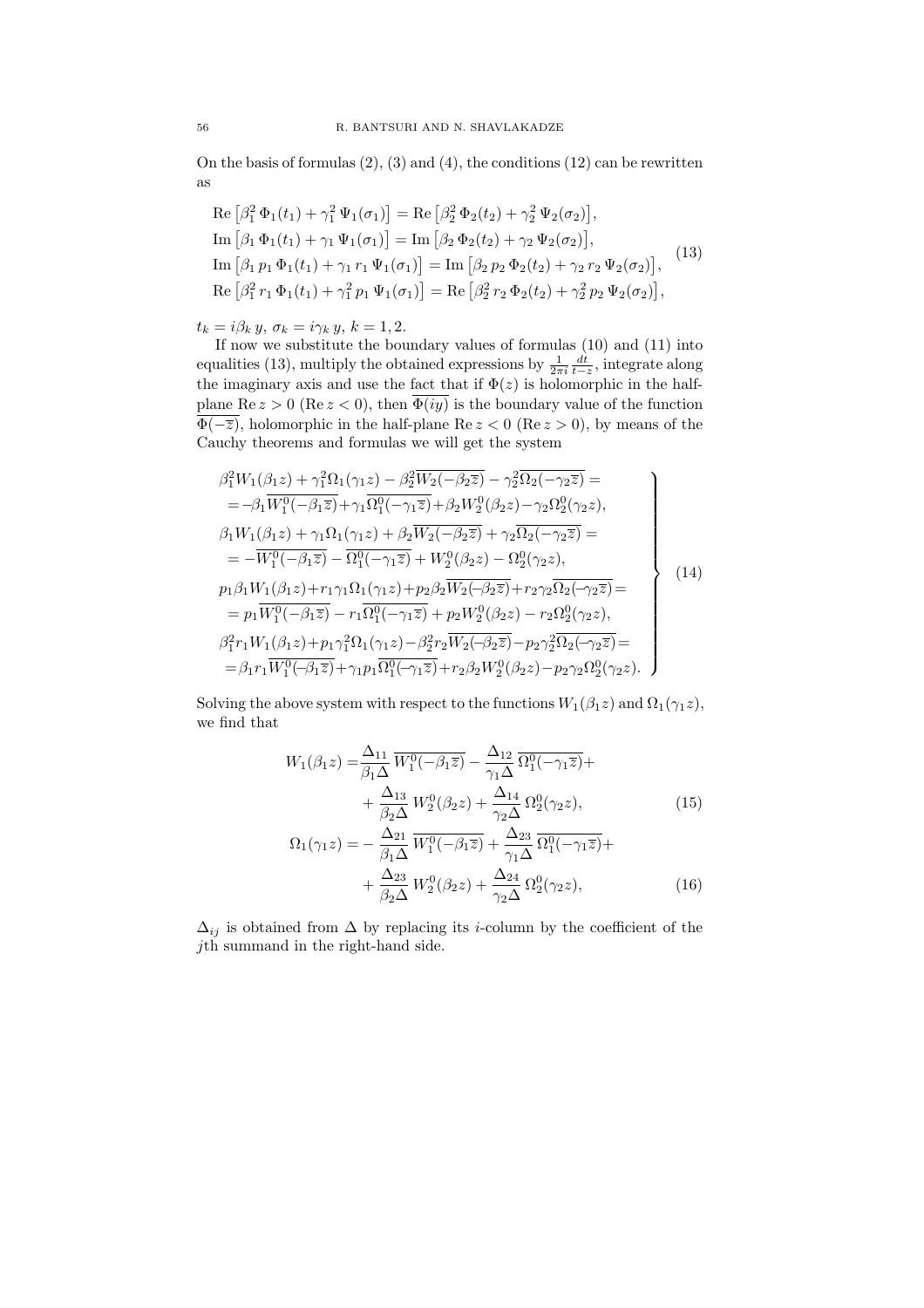Replacing in the equality (15) z by  $z_1/\beta_1$  and in (16)  $\frac{\zeta_1}{\gamma_1}$  by  $\zeta_1/\gamma_1$ , we obtain

$$
W_1(z_1) = \frac{\Delta_{11}}{\beta_1 \Delta} \overline{W_1^0(-\overline{z}_1)} - \frac{\Delta_{12}}{\gamma_1 \Delta} \overline{\Omega_1^0\left(-\frac{\gamma_1}{\beta_1} \overline{z}_1\right)} + \frac{\Delta_{13}}{\beta_2 \Delta} W_2^0\left(\frac{\beta_2}{\beta_1} z_1\right) - \frac{\Delta_{14}}{\gamma_2 \Delta} \Omega_2^0\left(\frac{\gamma_2 z_1}{\beta_1}\right),\tag{17}
$$

$$
\Omega_1(\zeta_1) = \frac{\Delta_{21}}{\beta_1 \Delta} W_1^0 \left( -\frac{\beta_1}{\gamma_1} \overline{\zeta}_1 \right) - \frac{\Delta_{22}}{\gamma_1 \Delta} \overline{\Omega_1^0(-\overline{\zeta}_1)} + + \frac{\Delta_{23}}{\beta_2 \Delta} W_2^0 \left( \frac{\beta_2}{\gamma_1} \zeta_1 \right) - \frac{\Delta_{24}}{\gamma_2 \Delta} \Omega_2^0 \left( \frac{\gamma_2}{\gamma_1} \zeta_1 \right).
$$
\n(18)

If in the equality (9) we insert the boundary values of the functions  $\Phi_1(z)$ and  $\Psi_1(\zeta_1)$  and take into account the relations

$$
E_1(r_1 - p_1) = \beta_1^2 - \gamma_1^2,
$$
  

$$
f_1(t) = f(t) - 2hx,
$$

we will get the equation

$$
\int_{0}^{1} \frac{f(t) dt}{t - x} - K_{1} \int_{0}^{1} \frac{f(t) dt}{t + x} - K_{2} \gamma_{1} \int_{0}^{1} \frac{f(t) dt}{\beta_{1} t + \gamma_{1} x} - K_{2} \beta_{1} \int_{0}^{1} \frac{f(t) dt}{\gamma_{1} t + \beta_{1} x} =
$$
\n
$$
= K_{3} \pi \sigma_{y}^{(1)}(x) x + f_{3}(x) + f_{4}(x), \quad 0 < x < 1,
$$
\n(19)

where

$$
f_3(x) = \frac{\Delta_{13}}{\beta_2 \Delta} W_2^0 \left( \frac{\beta_2}{\beta_1} x \right) - \frac{\Delta_{14}}{\gamma_2 \Delta} \Omega_2^0 \left( \frac{\gamma_2}{\beta_1} x \right) + + \frac{\Delta_{23}}{\beta_2 \Delta} W_2^0 \left( \frac{\beta_2}{\gamma_1} x \right) - \frac{\Delta_{21}}{\gamma_2 \Delta} \Omega_2^0 \left( \frac{\gamma_2}{\gamma_1} x \right); f_4(x) = 2h \left[ 1 + K_1 + K_2 \frac{\beta_1^2 + \gamma_1^2}{\beta_1 \gamma_1} + 2x \left( \ln \frac{1 - x}{x} + K_1 \ln \frac{1 + x}{x} + \frac{\gamma_1^2}{\beta_1^2} \ln \frac{\beta_1 + \gamma_1 x}{\gamma_1 x} + \frac{\beta_1^2}{\gamma_1^2} \ln \frac{\gamma_1 + \beta_1 x}{\beta_1 x} \right) \right]; K_1 = (\Delta_{12} \gamma_1 + \Delta_{12} \beta_1) / \Delta(\beta_1 - \gamma_1); K_2 = \gamma_1^2 \Delta_{21} / \beta_1 \Delta(\gamma_1 - \beta_1); K_3 = (\gamma_1 + \beta_1) \gamma_1 \beta_1 / E_1.
$$

If  $0 < x < 1$ , then (19) represents the singular integral equation which at the point  $x = 0$  has likewise a fixed singularity.

Below, we will show that at the point  $x = 0$  an order of singularity of a solution of the obtained equation may be of any number, lesser than 1.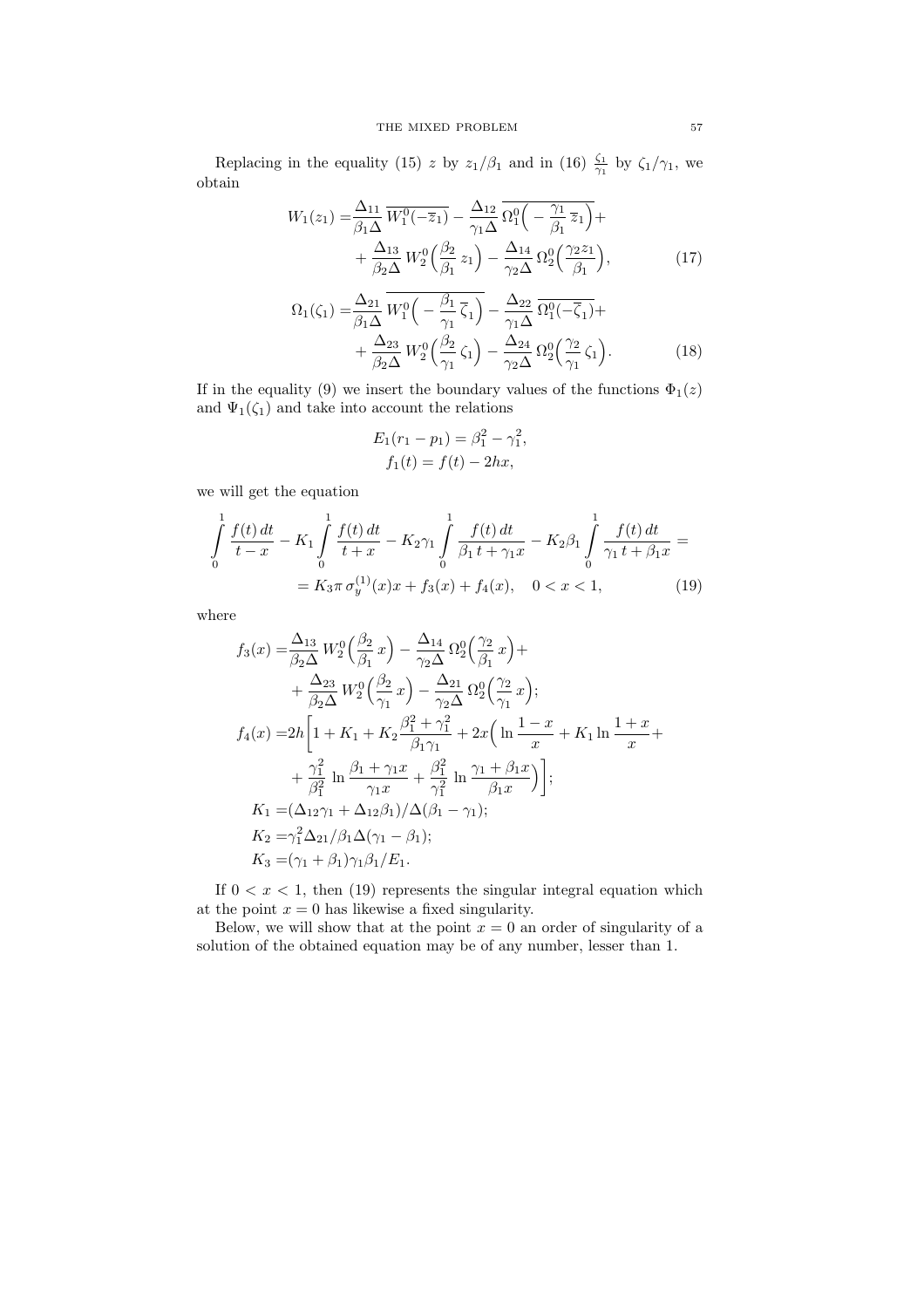Taking into account that the displacement should be bounded at the point  $x = 0$ , the unknown function  $f(x)$  is required to satisfy the conditions

$$
x f(x) \to 0 \quad \text{as} \quad x \to 0.
$$

Multiplying equation (19) by  $x$  and using the equality

$$
\int_{0}^{1} f(x)dx = \int_{0}^{1} \frac{\partial v_1}{\partial x} dx + h = v^{+}(1) - v^{+}(0) = 0,
$$

we obtain

$$
\int_{0}^{1} \frac{t f(t)dt}{t - x} + \int_{0}^{1} Q\left(\frac{x}{t}\right) f(t)dt = f^{*}(x)x,
$$
\n(20)

where

$$
Q(x) = K_1(1+x)^{-1} + K_2\beta_1(\beta_1 + \gamma_1 x)^{-1} + K_2\gamma_1(\gamma_1 + \beta_1 x)^{-1},
$$
  

$$
f^*(x) = K_3\pi \sigma_y^{(1)}(x) + f_3(x) + f_4(x).
$$

In formula (20) we make substitution  $x = e^{\xi_0}$ ,  $y = e^{\xi}$  and get

$$
\int_{-\infty}^{0} \frac{f(e^{\xi})e^{\xi}d\xi}{1 - \exp(\xi_0 - \xi)} + \int_{-\infty}^{0} Q(e^{\xi_0 - \xi})f(e^{\xi})e^{\xi}d\xi = f^*(e^{\xi_0})e^{\xi_0}, \quad \xi_0 \in (-\infty, 0). \tag{21}
$$

We now rewrite equation (21) in the form

$$
\int_{-\infty}^{\infty} \left( \frac{1}{1 - \exp(\xi_0 - \xi)} + Q(\xi_0 - \xi) \right) \varphi_{-}(\xi) d\xi = f_{-}(\xi_0) + \varphi_{+}(\xi_0), \quad (21^*)
$$

$$
-\infty < \xi_0 < \infty,
$$

where

$$
\varphi_{-}(\xi) = \begin{cases} f(e^{\xi})e^{\xi}, & \xi < 0, \\ 0, & \xi > 0, \end{cases}
$$
  

$$
\varphi_{+}(\xi_{0}) = \begin{cases} \int_{-\infty}^{\infty} \left( \frac{1}{1 - \exp(\xi_{0} - \xi)} + Q(\xi_{0} - \xi) \right) \varphi_{-}(\xi) d\xi, & \xi > 0, \\ 0, & \xi < 0, \end{cases}
$$
  

$$
f_{-}(\xi_{0}) = \begin{cases} f^{*}(e^{\xi_{0}})e^{\xi_{0}}, & \xi < 0, \\ 0, & \xi > 0. \end{cases}
$$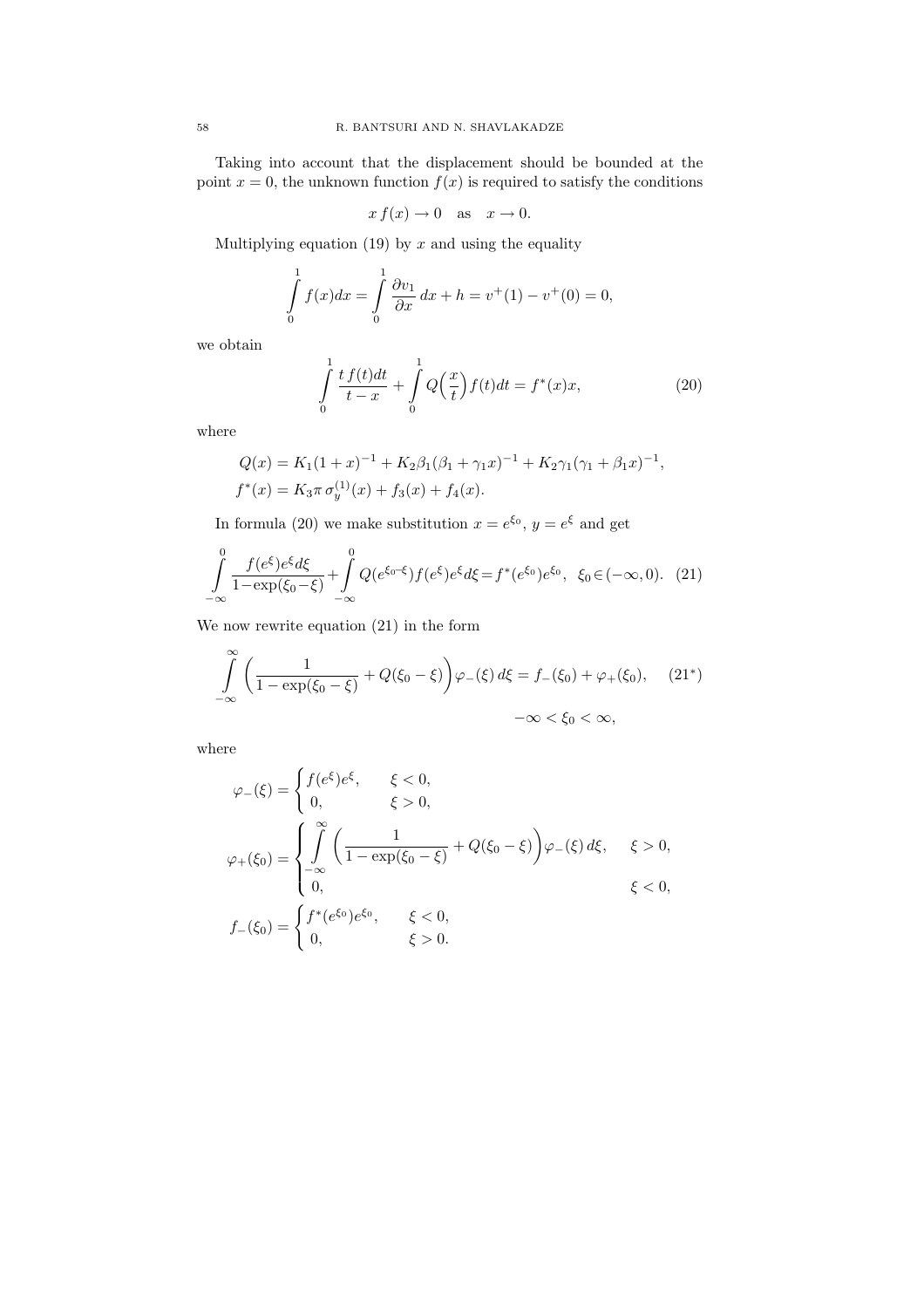Applying the Fourier transformations to equation (21<sup>∗</sup> ) and taking into account the last equalities, we obtain

$$
\Phi^{+}(t) = G(t) \Phi^{-}(t) - iF^{*}(t), \quad -\infty < t < \infty,
$$
  

$$
G(t) = \frac{\text{ch}\,\pi t + K_1 + 2K_2\cos\mu t}{\text{sh}\,\pi t}, \quad \mu = \ln\frac{\beta_1}{\gamma_1},
$$
 (22)

where

$$
\Phi^+(t) = -\frac{i}{\sqrt{2\pi}} \int_0^\infty \varphi_+(t) e^{it\xi} d\xi,
$$
  

$$
\Phi^-(t) = \frac{1}{\sqrt{2\pi}} \int_{-\infty}^0 f(e^{\xi}) e^{\xi(1+it)} d\xi,
$$
  

$$
F^*(t) = \frac{1}{\sqrt{2\pi}} \int_{-\infty}^0 f^*(e^{\xi}) e^{\xi(1+it)} d\xi.
$$

Since the function  $f^*(e^{\xi})e^{\xi}$  vanishes exponentially as  $\xi \to -\infty$ , the function  $F^*(w)$ , where  $w = t + i\tau$ , will be analytic in the half-plane Im  $w < 1$ . Note also that

$$
\Phi^{-}(0) = \frac{1}{\sqrt{2\pi}} \int_{-\infty}^{0} f(e^{\xi}) e^{\xi} d\xi = \frac{1}{\sqrt{2\pi}} \int_{0}^{1} f(t) dt = 0.
$$

Consider now the function

$$
G_1(t) = \text{ch}\,\pi t + K_1 + 2K_2\cos\mu t.
$$

We prove that if the condition

$$
\nu_k < \sqrt{E_k/E_k^*} \,,
$$

is fulfilled, then  $G_1(0) > 0$ ,  $G_1''(0) > 0$ .

Obviously, if  $K_2 < 0$ , then  $G_1(t) > G_1(0)$  and  $G_1(t) > 0$  on the whole axis, and since  $G''_1(0) > 0$ ,  $G_1(0) > 0$  for  $K_2 > 0$  we have

$$
G_1''(t) = \pi^2 \operatorname{ch} \pi t - 2K_2 \mu^2 \cos \mu t > G_1''(0),
$$

i.e., in this case the function  $G'(t)$  increases and at the point  $t = 0$  it reaches its minimum. This implies that the function  $G_1(t)$  is likewise increases and reaches its minimum at the point  $t = 0$ . Since  $G_1(0) > 0$ , therefore  $G_1(t) > 0.$ 

The function  $G(t)$  at the point  $t = 0$  has the first order pole, and at infinity it has the first order discontinuity, since  $G(\infty) = -G(-\infty) = 1$ .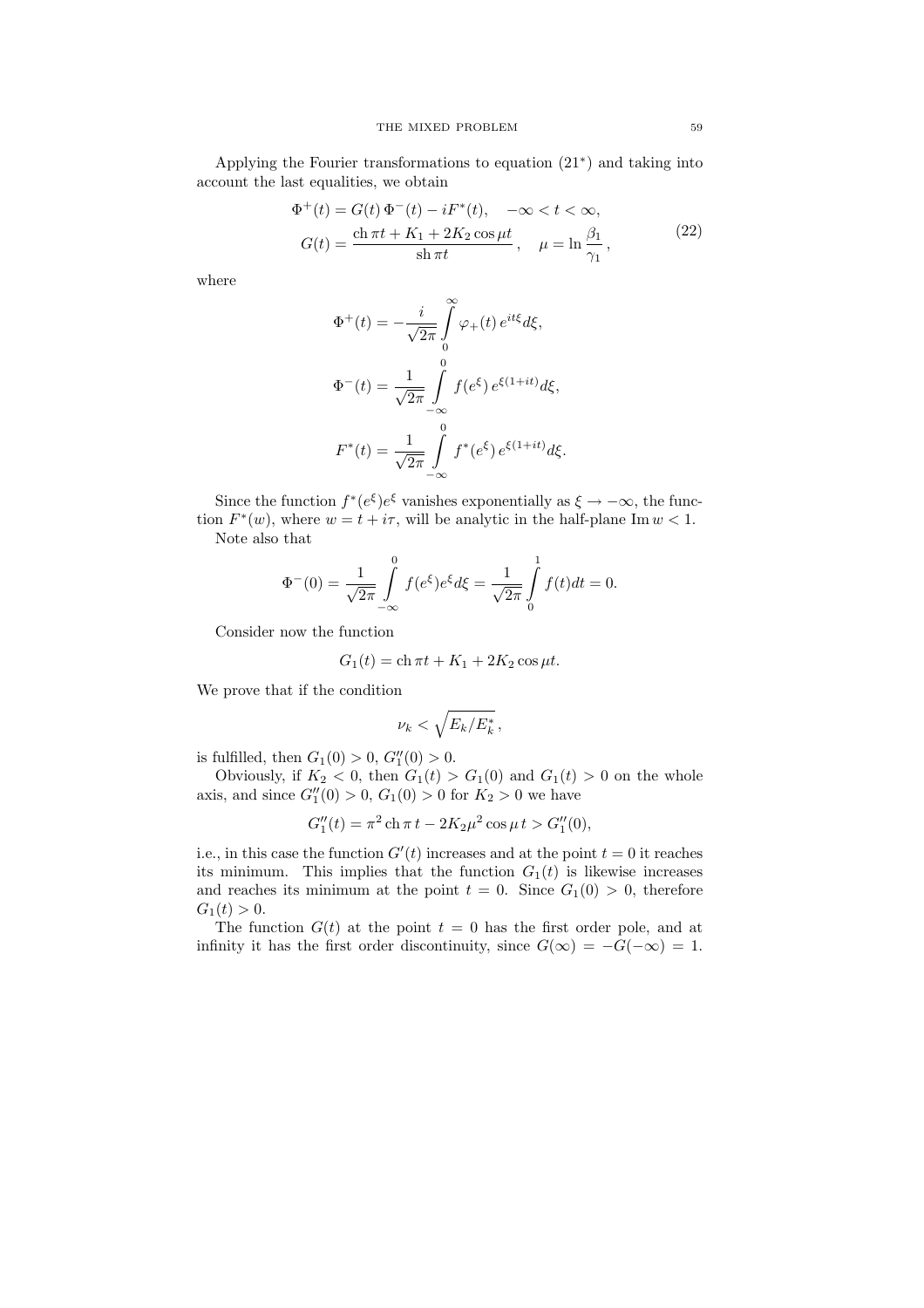We rewrite the boundary condition (22) in the form

$$
\frac{\Phi^+(t)}{\sqrt{t+i}} = \frac{G(t)t}{\sqrt{1+t^2}} \frac{\Phi^-(t)}{t} \sqrt{t-i} - \frac{i F^*(t)}{\sqrt{t+i}},
$$
\n(23)

where under  $\sqrt{w+i}$  and  $\sqrt{w-i}$  we mean those branches which are analytic respectively in the planes cut along the rays drawn from the points  $w = -i$ and  $w = i$  to x, and have respectively positive and negative values on the and  $w = i$  to x, and have respectively positive and negative values on the upper side of the cut. Under such a choice of branches, the function  $\sqrt{1 + w^2}$ is analytic, and on the segment  $-1 < \text{Im } w < 1$  it takes positive value on the real axis.

Because of the fact that the ratio  $w/\sqrt{w+i}$  is holomorphic in the halfplane Im  $w < 1$ , the ratio  $\Phi^+(w)/\sqrt{w+i}$  is holomorphic in the half-plane Im  $w > 0$ ,  $G(t) \neq 0$  and  $\Phi^-(0)=0$ , the function  $\Phi^-(w)\sqrt{w-i}/w$  will be holomorphic everywhere in the half-plane  $\text{Im } w < 1$ , except the points which are zeroes of the function  $G(w)$  and lie in the upper half-plane.

Thus the above problem can be formulated as follows: Find both the function  $\Phi^+(w)$ , holomorphic in the upper half-plane Im  $w > 0$  and vanishing at infinity, and the function  $\Phi^-(w)$ , holomorphic in the half-plane Im  $w < 1$ , except the points  $w_n$  which are the roots of the function  $G(w)$ , vanishing at infinity and continuous on the real axis  $w = t$ , by the condition (23).

The function  $G_0(t) = G(t)t(1+t^2)^{-\frac{1}{2}}$  is positive and continuous on the whole real axis and  $G_0(\infty) = G_0(-\infty) = 1$ , hence Ind  $G_0(t) = 0$ .

The solution of the problem  $(22)$  is given by formulas  $(24)$ ,  $(25)$ ,  $(26)$  and (27) below ([2]):

$$
\Phi^+(w) = -\frac{X(w)\sqrt{w+i}}{2\pi} \int_{-\infty}^{\infty} \frac{F^*(t)dt}{X^+(t)\sqrt{1+t}(t-w)}, \quad \text{Im } w > 0; \qquad (24)
$$

$$
\Phi^{-}(w) = -\frac{X(w)w}{2\pi\sqrt{w-i}} \int_{-\infty}^{\infty} \frac{F^*(t)dt}{X^+(t)(t-w)\sqrt{t+i}} , \quad \text{Im } w \le 0; \tag{25}
$$

$$
\Phi^{-}(w) = \frac{\Phi^{+}(w) + i F^{*}(t)}{G(w)}, \quad 0 < \text{Im } w < 1; \tag{26}
$$

$$
X(w) = \exp\left(\frac{1}{2\pi i} \int_{-\infty}^{\infty} \frac{\ln[t(t^2+1)^{-\frac{1}{2}}G(t)]}{t-w} dt\right), \quad \text{Im } w \neq 0. \tag{27}
$$

Using Sokhatskii-Plemelj formulas, it is not difficult to verify that

$$
\Phi^-(t - i0) = \Phi^-(t + i0), \quad \text{Im } w < 0,
$$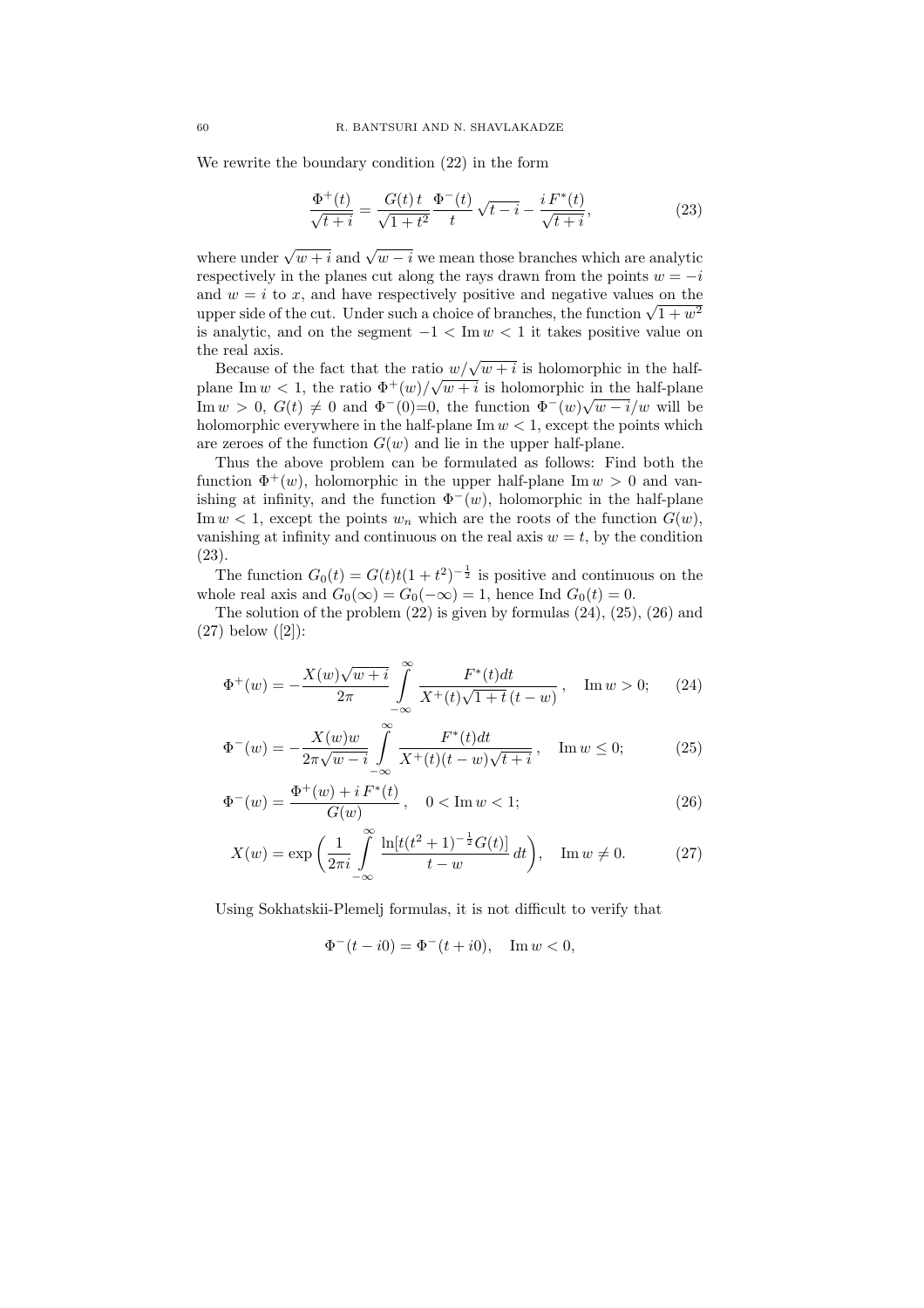thus the function  $\Phi^-(w)$  is holomorphic in the half-plane Im  $w < 1$ , except the points  $w_k$ ,  $k = 0, 1, \ldots, n$ , lying in the upper half-plane and being zeroes of the function  $G(w)$ .

We can prove that  $G(i) < 0$ , and since  $G(0) > 0$ ,  $G(w)$  has at least one pure imaginary zero  $w_0 = i\tau_0$ ,  $0 < \tau_0 < 1$ .

We rewrite the function  $\Phi^+(w)$  in the form

$$
\Phi^+(w)=-\frac{X^+(w)}{2\pi\sqrt{w+i}}\bigg[\int\limits_{-\infty}^{\infty}\frac{(t+i)F^*(t)dt}{X^+(t)\sqrt{t+i}(t-w)}-\int\limits_{-\infty}^{\infty}\frac{F^*(t)dt}{X^+(t)\sqrt{t+i}}\bigg],
$$

or as

$$
\Phi^+(w) = \Phi_0^+(w) + \frac{X^+(w)}{2\pi\sqrt{w+i}} \int_{-\infty}^{\infty} \frac{F^*(t)dt}{X^+(t)\sqrt{t+i}}.
$$

It is be easily shown that the boundary values  $\Phi_0^+(t)$  and  $\Phi_0^-(t)$  is the Fourier transformation of the bounded function, i.e.,

$$
\Phi^+(t_0) = \Phi_0^+(t_0) + \frac{C}{\sqrt{t+i}} \tag{28}
$$

where

$$
C = \frac{1}{\sqrt{2\pi}} \int_{-\infty}^{\infty} \frac{F^*(t)dt}{X^+(t)\sqrt{t+i}}.
$$
\n(29)

The function  $F^*(t)$  is the Fourier transformation of the real function, hence  $\overline{F^*(-t)} = F^*(t)$ . Moreover,  $X^{\pm}(-t) = X^{\pm}(t)$  and  $\overline{X_0^{\pm}(-t)} = \pm i X_0^{\pm}(t)$ , hence  $F^{-1}(-t) = F^{-1}(t)$ . Moreover,  $A^{-1}(t) = A^{-1}(t)$  and  $A_0^{-1}(t) = \pm iA_0^{-1}(t)$ <br>where  $X_0^{\pm}(t) = \sqrt{t + i}$ . On the basis of the above-said, it is easy to see that

$$
\overline{\Phi^+(-t)} = -\Phi^+(t) \quad \text{and} \quad \overline{\Phi^-(-t)} = \Phi^-(t),
$$

i.e.,  $\Phi^+(t)$  is the Fourier transformation of the pure imaginary function, and  $\Phi^{-}(t)$  is that of the real function. Consequently, a solution of the aboveformulated problem can be obtained by the inverse Fourier transformation of the functions  $\Phi^+(t)$  and  $\Phi^-(t)$ .

We perform an inverse Fourier transformation of the equality (28) and get back to the variable  $x$ . After elementary calculations, we obtain

$$
\sigma_y^{(1)}(x;0) = -\frac{c_1 \exp\left(\frac{\pi}{4}i\right)}{\pi x^2 \sqrt{x-1}} + \varphi_0(x), \quad x > 1,
$$
\n(30)

where  $\varphi_0(x)$  is bounded for  $x \geq 0$ .

It is east to show that  $c_1e^{i\pi/4}$  is a real number, and for  $0 \leq \text{Im } w < 1$  we have

$$
\Phi^{-}(w) = \frac{c_2}{\sqrt{w - i}} + \Phi_0^{-}(w),\tag{31}
$$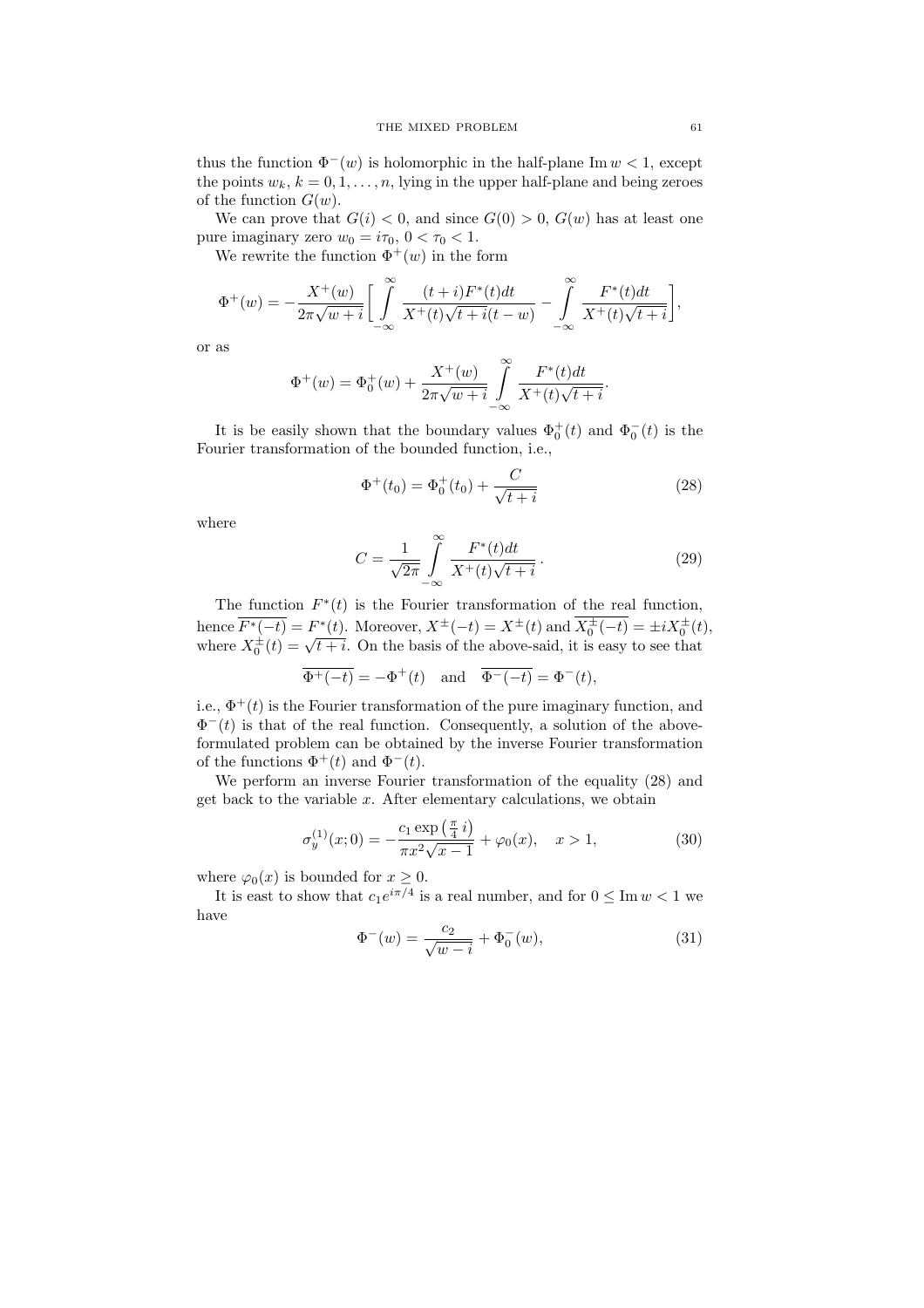where the function  $\Phi_0^-(w)$  is holomorphic in the whole strip  $0 < \text{Im } w < 1$ , except possibly at the points  $w_0 = i\tau_0$ ,  $\tau_0 < \beta < 1$ , where it has the first order pole, and for sufficiently large  $|w|$  it can be represented in the form

$$
\Phi_0(w) = O\Big(\frac{1}{|w|}\Big).
$$

We multiply the function  $\Phi_0^-(w)$  by  $e^{-i\xi w}$ ,  $\xi < 0$ , and integrate the obtained expression along the rectangle with vertices at the points  $(-N, 0)$ ,  $(N, 0), (N, \beta), (-N, \beta)$ . Using the Cauchy theorem for a multiply connected domain, we obtain

$$
\int_{-N}^{N} \Phi_0^-(t)e^{-it\xi}dt = e^{\beta\xi} \int_{-N}^{N} \Phi_0^-(t+i\beta)e^{-it\xi}dt + c_1e^{\tau_0\xi} + \varepsilon(N,\xi),
$$

where  $\varepsilon(N,\xi) \to 0$  as  $N \to \infty$ . Thus we have found that as  $N \to \infty$ , the integrals exist in the Plancherel sense ([3]).

By means of the Fourier transformation, from formula (30) we get

$$
e^{\xi}f(e^{\xi}) = \frac{M e^{\xi}}{\sqrt{-\xi}} + \frac{e^{\beta\xi}}{\sqrt{2\pi}} \int\limits_{-\infty}^{\infty} \Phi_0(t + i\beta)e^{-it\xi}dt + \frac{c_1e^{\tau_0\xi}}{\sqrt{2\pi}}, \quad \xi < 0,
$$

where  $M$  is real, and

$$
c_1 = 2\pi i \lim_{r \to i\tau_0} (\tau - i\tau_0) \Phi^-(r).
$$

Taking into account formula (26), we can write

$$
\lim_{\tau \to i\tau_0} \Phi^{-}(\tau)(\tau - i\tau_0) = \frac{\Phi^{+}(i\tau_0) + iF^{*}(i\tau_0)}{\pi \sin \pi \tau_0 - 2K_2 \mu \sin \mu \tau_0} \sin \pi \tau_0,
$$

and consequently,

$$
c_1 = -\frac{1}{\sqrt{2\pi}} \frac{\int_{0}^{\infty} f^*(x) x^{-\tau_0} dx}{\pi \sin \pi \tau_0 - 2K_2 \mu \sin \pi \tau_0}.
$$

Thus we have

$$
f(x) = \frac{N}{\sqrt{\ln \frac{1}{x}}} + x^{\beta - 1} \varphi_0(x) + \frac{c_1}{\sqrt{2\pi}} x^{\tau_0 - 1} = O(x^{\tau_0 - 1}).
$$

Using the property of the Cauchy type integrals in the neighborhood of the ends of unclosed contour [2], we can show that the functions  $\Phi_1(z_1)$  and  $\Psi_1(\xi_1)$  near the points  $x = 0$  and  $x = 1$  are of the same character as the function  $f(x)$ . Moreover, we can show that analytic character possess the functions  $\Phi_2(z_2)$  and  $\Psi_2(\xi_2)$  and also the stress components  $\sigma_y^{(2)}$ ,  $\sigma_x^{(2)}$  and  $\tau_{xy}^{(2)}$  near the point  $x=0$ .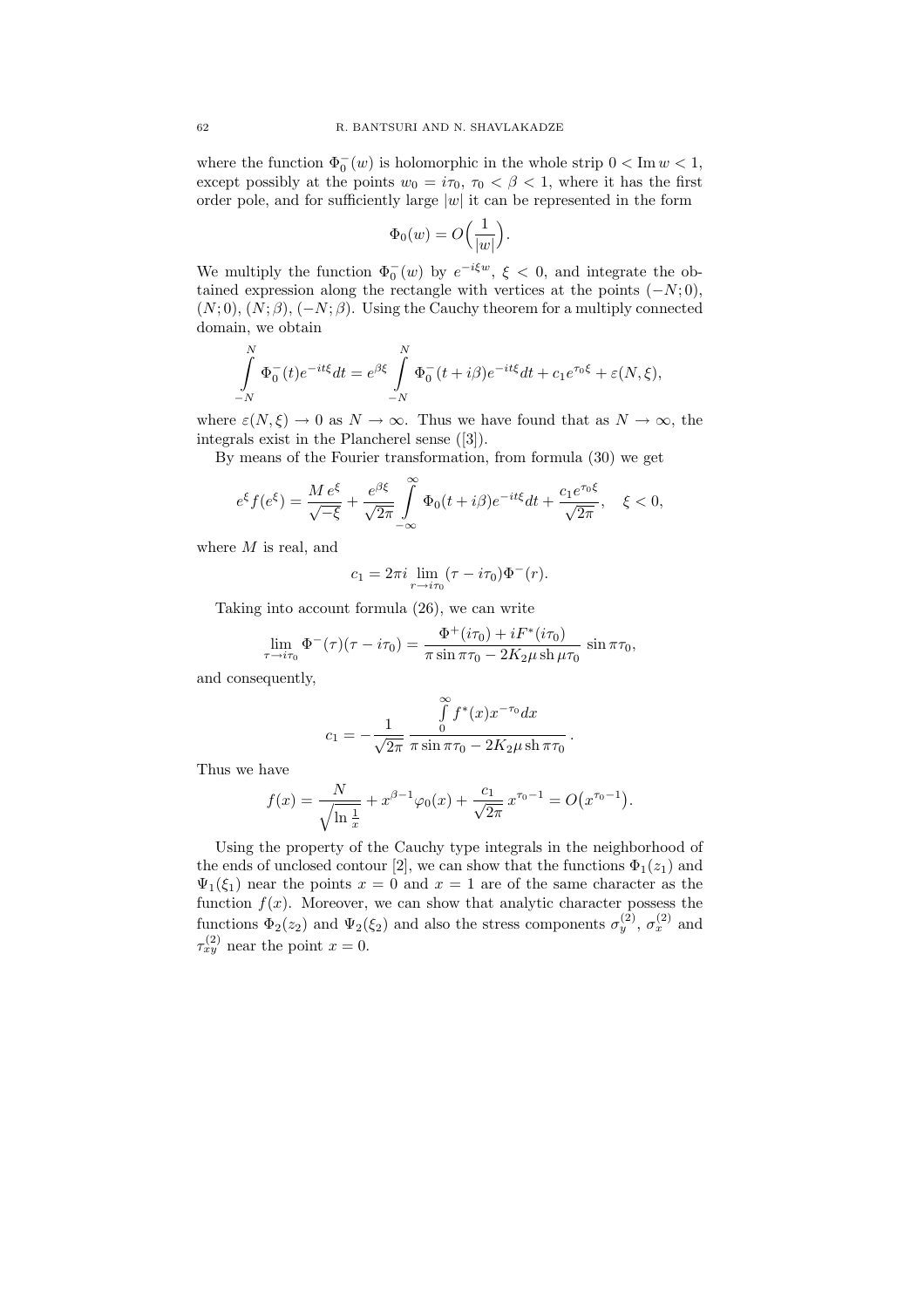In a particular case of the problem under consideration, we convince ourselves that  $\tau_0$  may take any value from the interval  $(0, 1)$ .

Assume that the domain  $S_2$  is formed from  $S_1$  by turning the elastic axis around  $90^o$ . Then we will have

$$
E_2 = E_1^*,
$$
  $E_2^* = E_1,$   $\nu_2 = \nu_1^* = \frac{E_1^*}{E_1} \nu_1,$   $G_2 = G_1.$ 

The characteristic equation of the body  $S_2$  takes the form

$$
\mu^4+\Big(\frac{E_1^*}{G}-2\frac{E_1^*}{E_1}\,\nu_1\Big)\mu^2+\frac{E_1^*}{E_1}=0,
$$

or

$$
\left(\frac{1}{\mu}\right)^4 + \left(\frac{E_1}{G_1} - 2\nu_1\right)\left(\frac{1}{\mu}\right)^2 + \frac{E_1}{E_1^*} = 0.
$$

 $\pm i/\gamma_1$  and  $\pm i/\beta_1$  are the roots of the above equation, i.e.  $\beta_2 = 1/\gamma_1$  and  $\gamma_2 = 1/\beta_1$ . Next,

$$
p_2 = -\left(\frac{\beta_2^2 + \nu_2}{E_2}\right) = -\left(\frac{1}{\gamma_1^2} + \frac{E_1^*}{E_1}\nu\right)\frac{1}{E_1^*} = -\frac{1}{E_1}\left(\frac{E_1}{\gamma_1^2 E_1^*} + \nu_1\right) = -\frac{\beta_1^2 + \gamma_1}{E_1},
$$

that is,  $p_2 = p_1$ . Analogously, we obtain

$$
\Delta = -(p_1 - r_1)^2 \frac{(\gamma_1 \beta_1 + 1)^2}{\gamma_1 \beta_1}, \quad \Delta_{11} = 0;
$$
  
\n
$$
\Delta_{12} = -\Delta_{21} = (p_1 - r_1)^2 \frac{\gamma_1^2 \beta_1^2 - 1}{\gamma_1 \beta_1};
$$
  
\n
$$
K_1 = (\Delta_{12}\gamma_1 + \Delta_{21}\beta_1)(\beta_1 - \gamma_1)\Delta = \frac{\beta_1^2 \gamma_1^2 - 1}{(\gamma_1 \beta_1 + 1)^2} =
$$
  
\n
$$
= \frac{\beta_1 \gamma_1 - 1}{\beta_1 \gamma_1 + 1} = \frac{\sqrt{E_1} - \sqrt{E_1^*}}{\sqrt{E_1} + \sqrt{E_1^*}};
$$
  
\n
$$
G(t) = \left(\text{ch }\pi t + \frac{\sqrt{E_1} - \sqrt{E_1^*}}{\sqrt{E_1} + \sqrt{E_1^*}}\right) \cdot \frac{1}{\text{sh }\pi t},
$$

whence it follows that: if  $E_1 < E_1^*$ , then

$$
\tau_0 = \frac{1}{\pi} \arccos \left( \frac{\sqrt{E_1} - \sqrt{E_1^*}}{\sqrt{E_1} + \sqrt{E_1^*}} \right) < \frac{1}{2};
$$

if  $E_1^* < E_1$ , then

$$
\tau_0 = 1 - \frac{1}{\pi} \arccos \left( \frac{\sqrt{E_1} - \sqrt{E_1^*}}{\sqrt{E_1} + \sqrt{E_1^*}} \right) > \frac{1}{2};
$$

if  $E_1 = E_1^*$ , then  $\tau_0 = \frac{1}{2}$ .

The last proposition corresponds to the case, where the cut plane is homogeneous one.